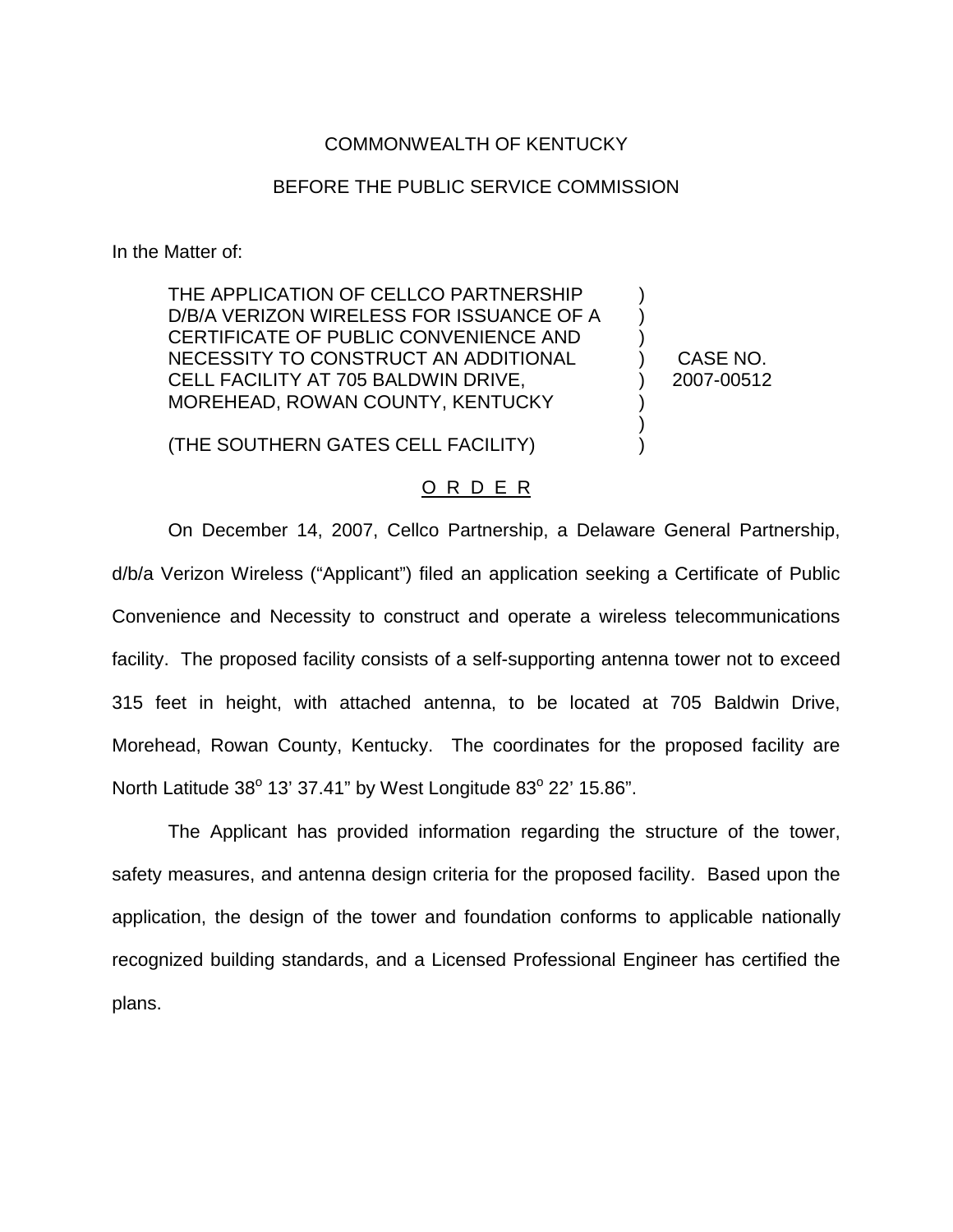Pursuant to 807 KAR 5:063, the Applicant has notified the County Judge/Executive of the proposed construction. The Applicant has filed applications with the Federal Aviation Administration ("FAA") and the Kentucky Airport Zoning Commission ("KAZC") seeking approval for the construction and operation of the proposed facility. Both decisions are pending.

The Applicant has filed evidence of the appropriate notices provided pursuant to 807 KAR 5:063. The notices solicited comments and informed the recipients of their right to request intervention. The Commission received letters of concern regarding the placement of the tower from Eddie Thomas and Jim Wells. However, both letters indicated there was no desire for intervention in this matter.

The Commission, having considered the evidence of record and being otherwise sufficiently advised, finds the Applicant has demonstrated a facility is necessary to provide adequate utility service and that, therefore, a Certificate of Public Convenience and Necessity to construct the proposed facility should be granted.

Pursuant to KRS 278.280, the Commission is required to determine proper practices to be observed when it finds, upon complaint or on its own motion, that the facilities of any utility subject to its jurisdiction are unreasonable, unsafe, improper, or insufficient. To assist the Commission in its efforts to comply with this mandate, the Applicant should notify the Commission if it does not use this antenna tower to provide service in the manner set out in its application and this Order. Upon receipt of such notice, the Commission may, on its own motion, institute proceedings to consider the

-2- Case No. 2007-00512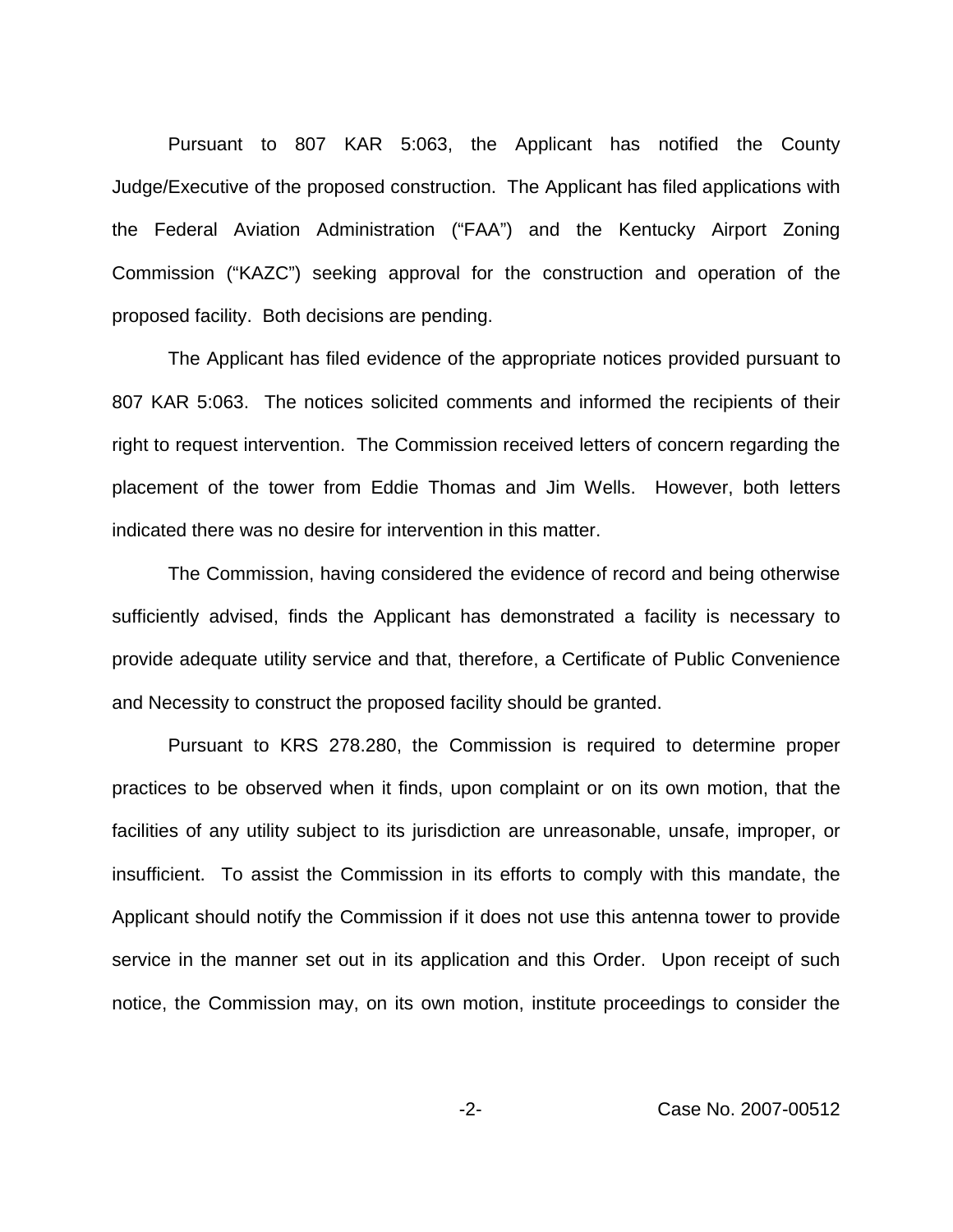proper practices, including removal of the unused antenna tower, which should be observed by the Applicant.

IT IS THEREFORE ORDERED that:

1. The Applicant is granted a Certificate of Public Convenience and Necessity to construct a wireless telecommunications facility. The proposed facility consists of a self-supporting antenna tower not to exceed 315 feet in height, with attached antenna, and is to be located at 705 Baldwin Drive, Morehead, Rowan County, Kentucky. The coordinates for the proposed facility are North Latitude 38° 13' 37.41" by West Longitude  $83^{\circ}$  22' 15.86".

2. The Applicant shall file a copy of the final decisions regarding the pending FAA and KAZC applications for the proposed construction within 10 days of receiving the decisions.

3. The Applicant shall immediately notify the Commission in writing, if, after the antenna tower is built and utility service is commenced, the tower is not used for a period of 3 months in the manner authorized by this Order.

4. The Applicant shall also notify the Commission in writing, within 20 days of completion, that it has finished construction of the tower and the date upon which said construction was complete.